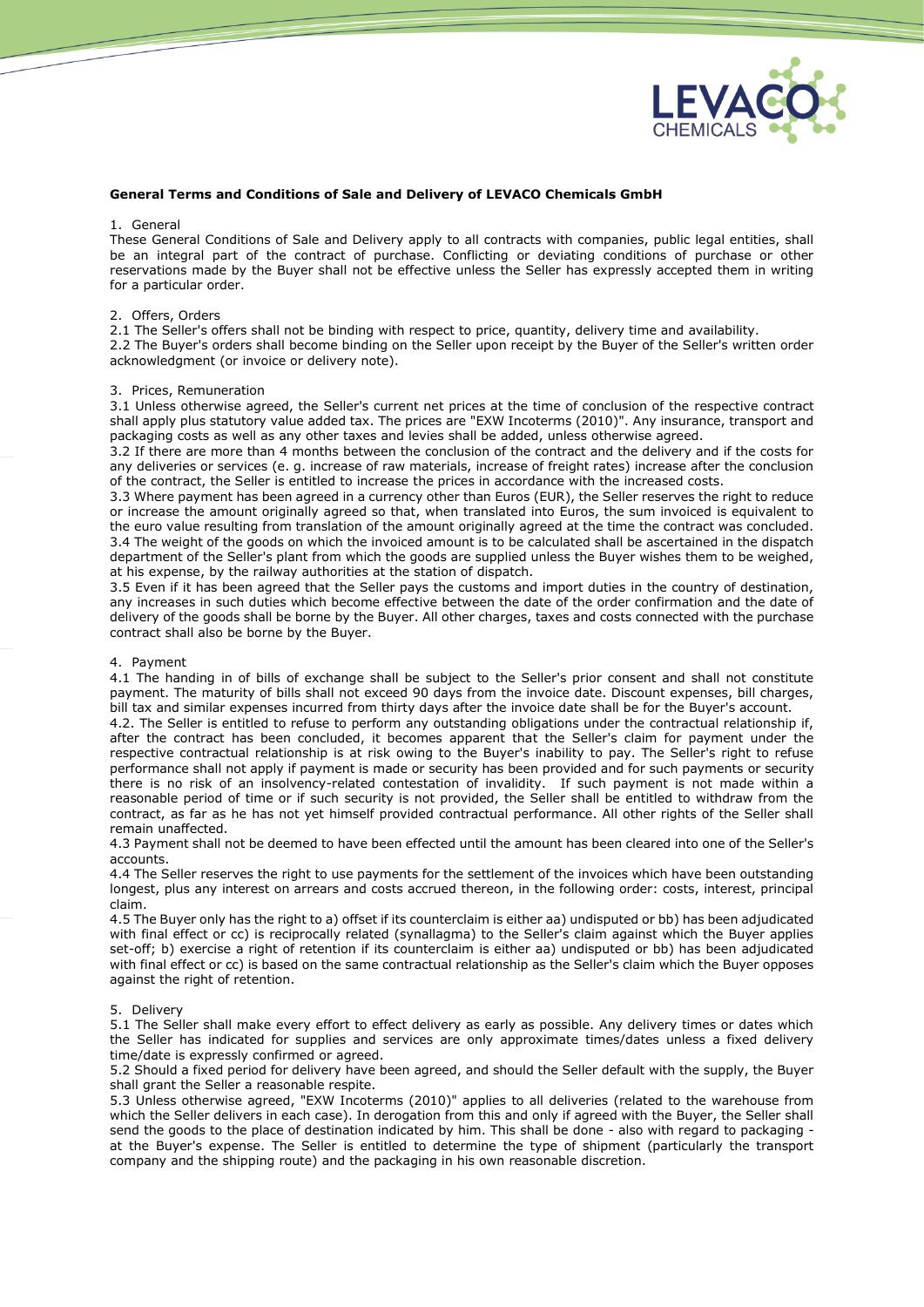

In the cases of sentence 2 of this paragraph, the risk shall pass to the Buyer upon receipt of the notification of readiness for shipment by the Buyer or - if the latter is not contractually stipulated - at the latest upon delivery of the goods to the shipping agent, carrier or other transport person. This shall also apply if partial deliveries are made. In all other respects, sentence 1 and the provisions concerning the place of performance shall remain unaffected.

5.4 The Seller shall not be liable for impossibility or delay, as far as it is based on incorrect or untimely delivery by a supplier of the Seller, if the Seller is not responsible in the respective case for the impossibility or delay and if he had concluded a matching hedging transaction with the respective upstream supplier at the time of conclusion of the contract with the Buyer. This also applies if the Seller concludes such hedging transaction without undue delay after entering into the contract with the Buyer or concludes it after entering into the contract in such a way that timely delivery can reasonably be expected.

5.5 A delivery date for the supply of goods is deemed to have been met if the Seller has handed over the goods to the shipping entity by that date or, in case of self-shipment by the Seller, if the goods leave the Seller's plant or warehouse by that date or, if that time cannot be ascertained, if the goods are put at the Buyer's disposal by that date.

5.6 The provision of packaging including tankers and tank containers by the Seller shall be subject to special conditions.

5.7 If the Buyer is in default of acceptance, if he fails to take the necessary action for cooperation or if the performance of the Seller is delayed for other reasons for which the Buyer is responsible, the Seller is entitled to charge compensation for the resulting damage, including additional expenses (e. g. storage costs in particular).

## 6. Force Majeure, Impediments to Performance

Where it is impossible for the Seller to meet his obligations under the contract or only to do so with delay, the Seller is not liable to the extent that this is attributable to force majeure or other occurrences which were unforeseeable when the contract was concluded and for which the Seller is not responsible (including without limitation any disruption to operations, shipment delays, war, insurgency, acts of terrorism, fire, natural disasters, weather, floods, shortages of labor, utilities or raw materials and supplies, strikes, lawful lockouts, delays in the issue of necessary official permits, measures by authorities/government. In the event of such occurrences, as well as in the case of incorrect or untimely supply by a Seller's supplier in accordance with the requirements of section 5.4, the delivery dates shall be extended automatically by the duration of the occurrence plus a reasonable start-up period. If, as a result of such occurrences, supply and/or acceptance is delayed by more than eight weeks, either party shall have the right to cancel the contract. Should the Seller's suppliers fail to supply him in whole or in part, the Seller shall not be under obligation to purchase from other sources. In such cases, the Seller shall have the right to distribute the available quantities among his customers while at the same time taking into account his captive requirements.

# 7. Shipment

7.1 The Seller reserves the right to choose the route and the mode of transport. Any additional costs resulting from special shipping requests made by the Buyer shall be borne by the Buyer. Unless prepaid freight has been agreed, the Buyer shall also bear any increases in freight rates which become effective after the contract has been concluded, any additional costs resulting from re-routing a consignment, storage expenses, etc.

7.2 The risk of destruction, loss or damage shall pass to the Buyer upon dispatch of the goods or, if they are collected by the Buyer, at the time they are placed at the Buyer's disposal.

### 8. Retention of Title

8.1 The reservation of title agreed upon herein only serves to secure all claims of the Seller against the Buyer arising from the respective contractual relationship as well as all other claims of the Seller against the Buyer arising from deliveries and services existing at the time of the conclusion of the respective contract, including current account balance claims. Title to the goods shall also remain with the Seller if the Seller's claims have been included in a current account and the balance of this account has been struck and acknowledged.

8.2 If in accordance with statutory provisions the Seller withdraws from the contract (enforcement event) because the Buyer has acted contrary to the contract – in particular if the Buyer is in default with payment, the Seller has the right to request that the Buyer provide the goods which are subject to a reservation of title. Such request for provision of goods which are subject to a reservation of title shall constitute a declaration of withdrawal from the contract, if this has not been declared already. If the Seller withdraws from the contract, he shall have the right to demand appropriate compensation for having permitted the Buyer to use the item for a certain period.

8.3 If goods to which the Seller retains title are processed into new products, the Buyer shall be deemed to be effecting such processing on behalf of the Seller as manufacturers on behalf of and for the account of the Seller without thereby acquiring any claims on the Seller. The Seller's title shall thus extend directly to the products resulting from the processing. If goods to which title is retained by the Seller are processed together with items to which title is retained by third parties, the Seller shall directly acquire co-ownership (fractional ownership) of the resulting products in the ratio of the gross invoice value of the goods owned by him to the gross invoice value of the goods owned by those third parties at the time of processing. If the goods, as a result of such mixing or attaching, become part of a principal matter of the Buyer, the Buyer, by accepting these Conditions, assigns in advance his title to the new item to the Seller.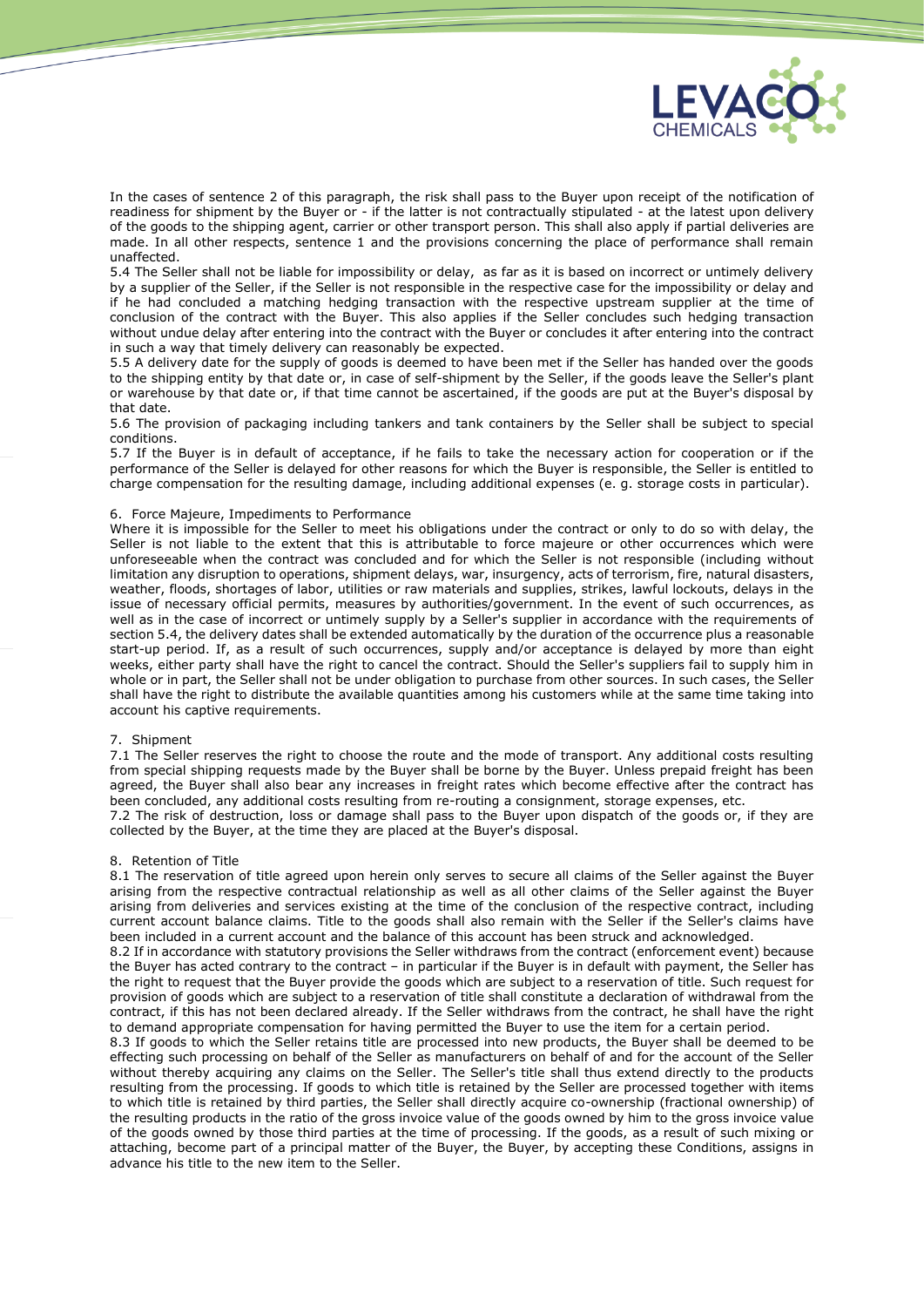

If the goods to which the Seller retains title are combined or mixed with items which are the property of third parties, the Seller shall acquire co-ownership of the resulting products in the ratio of the gross invoice value of the goods which are subject to a reservation of title to the gross invoice value of the goods owned by those third parties at the time of such combining/mixing; if the goods which are subject to a reservation of title constitute the principal item, the Seller shall acquire sole title. If one of the other items must be regarded as the principal item, to the extent that the principal item belongs to the Buyer, the Buyer hereby assigns to the Seller pro rata his co-ownership in the complete item. The Seller hereby accepts this assignment.

8.4 The Buyer shall be under obligation to provide, on behalf of the Seller, adequate storage of the item to which the contractor retains title, to service and repair this item at his expense and to insure the same at his expense against loss and damage up to an extent which may reasonably be expected of a prudent businessman. By accepting these Conditions the Buyer assigns in advance to the Seller hereby in advance any claims which may accrue to him under the insurance policies; in the event that the Seller has co-ownership in the goods which are subject to a reservation of title the assignment shall relate to the Seller's pro rata co-ownership share. The Seller hereby accept this assignment.

8.5 As long as the Buyer duly meets his liabilities to the Seller, he shall have the right, in the normal course of business, to do as he wishes with the goods to which the Seller retains title. This shall not apply, however, if he and his customers have concluded an agreement according to which the Buyer must not assign his claims on them to third parties. The Buyer shall not have the right to pledge, chattel mortgage or otherwise encumber the goods to which the Seller retains title. When reselling the goods, the Buyer shall make the passing of the title subject to full payment of the goods by his customers.

8.6 By accepting these Conditions, the Buyer assigns in advance to the Seller any claims which may arise from a resale of the goods to which the Seller retains title, together with any incidental rights and security interests including bills of exchange and checks and those claims of the Buyer in respect of the goods which are subject to a reservation of title arising for any other reason against his customers or third parties (in particular claims from tortious acts), so as to provide the Seller with security for all claims he has on the Buyer as result of the business connection. If goods to which the Seller retains title are sold together with other goods at a single price, the assignment shall be limited to the portion of the invoice value which covers the goods to which the Seller retains title. If the Buyer sells goods of which the Seller has co-ownership pursuant to clause 8.3, the assignment shall be limited to the portion of the invoice value which corresponds to the Seller's co-ownership. If the Buyer uses goods to which the Seller retains title for processing a third party's product on a contract basis, in accepting these Conditions he assigns in advance his contractual claim on the third party to the Seller in order to provide him with security for his claim. As long as the Buyer duly meets his liabilities to the Seller, he is irrevocably authorised by the Seller to collect claims from a resale or from contract processing himself in his own name. He shall not have the right to assign or pledge such claims as security.

8.7 If the Buyer does not properly meet his payment obligations to the Seller (and in particular defaults on payments), an application has been filed for insolvency proceedings in respect of the Buyer's assets or the Buyer is not able to perform (according to § 321 (1) sentence 1 German Civil Code), the Seller may revoke the Buyer's authorisation to collect pursuant to clause 8.6 and demand that the Buyer inform him of the claims assigned and the respective debtor, that he inform the respective debtors of the assignment and provide the Seller with whatever information and documents the Seller may need to assert the claims. Any acts of third parties aimed at seizing goods to which the Seller retains title or at appropriating claims assigned to him shall be brought to the Seller's attention by the Buyer immediately.

8.8 If the value of the security provided to the Seller exceeds the value of the claims to be safeguarded by more than 50 percent, the Seller shall, at the Buyer's request, release security of his own choice accordingly.

## 9. Damages

9.1 The Seller shall have unlimited liability for compensation for losses based on wilful (vorsätzlichen) or grossly negligent (grob fahrlässigen) breach of duty on the Seller's part or by any of his legal representatives or vicarious agents.

9.2 No claims for compensation may be lodged by the Buyer - including those of a non-contractual nature - for any minor negligent breach of duty by the Seller, his legal representatives or vicarious agents, unless such breach concerns a material contractual duty that first makes possible performance of the contract and on fulfilment of which the Buyer generally relies or is entitled to rely. In this case, however, the amount of the Seller's liability is limited to damages which are typical of this type of contract and which were foreseeable at the time the contract was concluded.

9.3 The above limitations shall not apply to damage resulting from death, injury or damage to health. However, this shall not affect the applicability of compelling statutory liability regulations such as, for example, liability for the assumption of a guarantee or product liability law.

### 10.Notification of Defects

10.1 Notification of defects shall only be recognized if filed in writing within two weeks of receipt of the goods, together with supporting evidence, samples and packing slips, stating the invoice number and date, and the markings on the packaging.

20.2 Hidden defects must be notified to the Seller immediately upon discovery the burden of proving that a defect is a hidden defect shall rest with the Buyer.

10.3 Goods forming the subject of a complaint shall only be returned to the Seller with the Seller's express consent.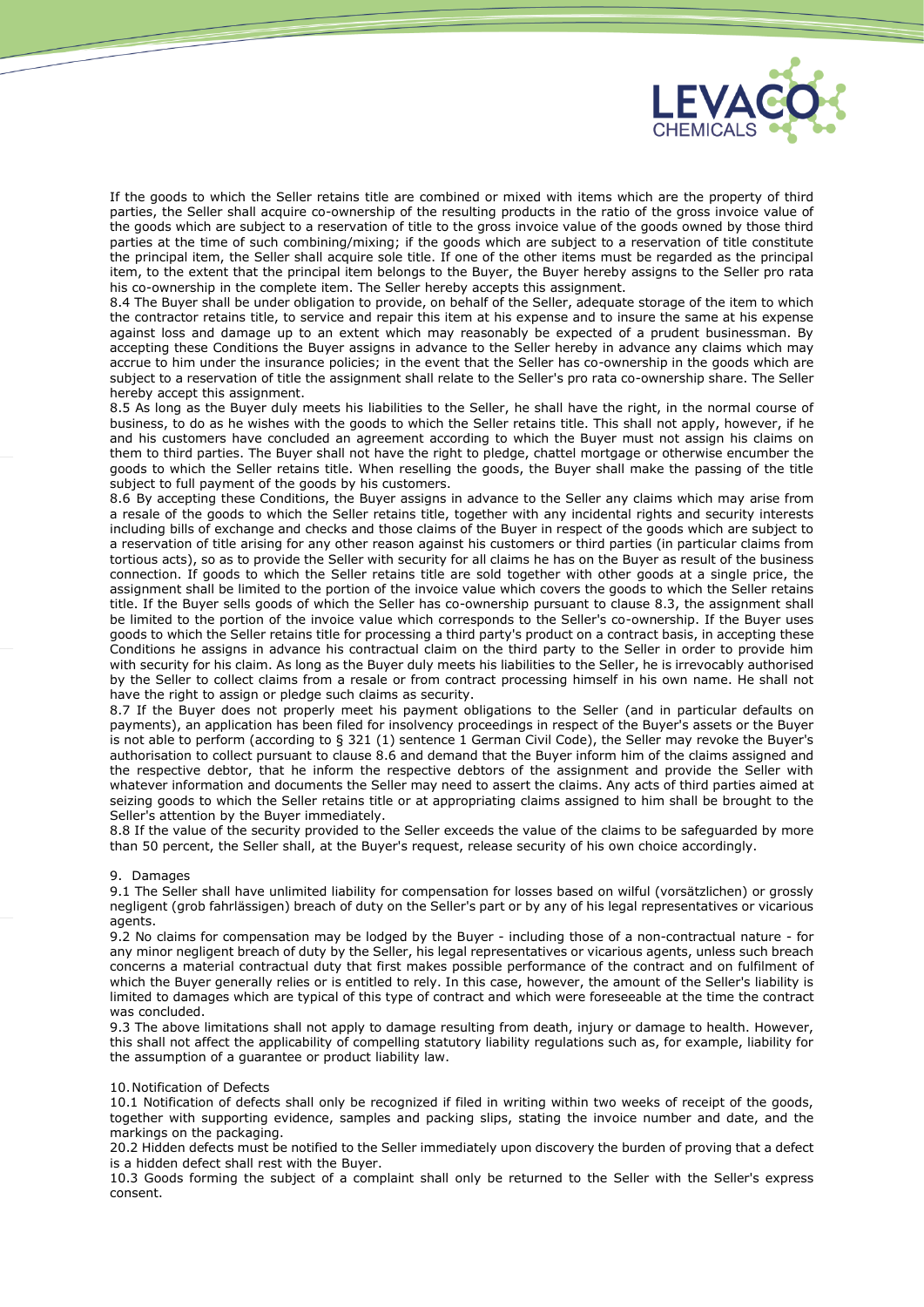

## 11. Buyer's Rights in the event of Defects

11.1 Initially, the Buyer's claims for defects are limited to the right to subsequent performance. It is in the discretion of the Seller to provide subsequent performance by repair or replacement delivery. If the replacement provided by the Seller is also defective, the Buyer may reduce the purchase price or opt to cancel the contract. Claims for damages as defined in Section 9 shall remain unaffected by the above. If there is in fact a defect, the Seller shall bear the necessary costs of verification of the objection and subsequent performance, in particular transport, travel, labor and material costs. Claims made by the Buyer regarding the necessary costs shall be excluded where such costs have been increased by the fact that the item was transported to a location other than the location of its designated use. However, if a Buyer's request to remedy defects turns out to be unjustified, the Seller may request that the Buyer refund the Seller any costs incurred hereby.

11.2 In the event of recourse to the guarantee by the Buyer following a successful claim against the latter on the basis of the provisions governing the purchase of a consumer good, the statutory claims under a right of recourse in accordance with the regulations on the purchase of consumer goods shall remain unaffected. Section 9 shall apply to any claim for damages.

11.3 The Buyer must inform the Seller without delay of any case of recourse within the supply chain. Statutory claims under a right of recourse by the Buyer against the Seller shall not apply with respect to arrangements entered into by the Buyer with its customer over and above statutory warranty claims.

11.4 Any guarantee agreement must be made in writing. A statement of guarantee shall only be effective if it describes the content of the guarantee and the duration and physical scope of guarantee protection in sufficient detail. With the exception of such guarantees, which are expressly contractually agreed as such, there are no guarantees of any kind.

## 12.Periods of Limitation

Warranty claims – including non-contractual claims – shall expire with effect from one year from the beginning of the statutory period of limitation unless the goods consist of a building or of an object that is normally used in a building pursuant to its usual use and said goods caused the defect to the building. In such cases, warranty claims shall expire with effect from two years from the beginning of the statutory period of limitation. Compelling regulations governing the statutory period of limitation or the question of liability, such as, for example, liability for the assumption of a guarantee, liability for wilful intent and gross negligence, for death, physical injury or damage to health, for the violation of essential contractual obligations, in the case of fraudulent concealment of a defect, liability in accordance with the product liability law and the provisions relating to the sale of consumer goods shall remain unaffected.

## 13. Properties of Goods, Technical support, Use and Processing

13.1 The properties of the goods shall as a general rule only include the properties as stated in the product descriptions, specifications and labeling of the Seller. Public statements, claims or advertising shall not be classed as information on the properties of the item for sale.

13.2 Technical advice provided by the Seller verbally, in writing or by way of trials is given in good faith but without warranty, and this shall also apply where proprietary rights of third parties are involved. The Seller's technical advice shall not release the Buyer from the obligation to test the products supplied by the Seller as to their suitability for the intended processes and uses The application, use and processing of the products are beyond the Seller's control and therefore entirely the Buyer's responsibility.

### 14.Trademarks

14.1 The Buyer shall not have the right to refer to the Seller's products when offering or supplying substitute products to third parties or, in price lists or similar business communications, to use the word "substitute" in conjunction with the Seller's protected or unprotected product designations or list these designations together with any designations for substitute products.

14.2 When using the Seller's products for manufacturing purposes or when processing them into new products, the Buyer shall not have the right, without the Seller's prior written consent, to use the Seller's product designations, especially his trademarks, on the resulting products or on the packaging therefore or in any relevant printed matter or advertising literature, particularly by mentioning the Seller's products as components of his own products. The supply of goods under a trademark shall not be deemed agreement to the use of this trademark for the products manufactured therefrom.

### 15.REACH

15.1 Costs and expenses incurred by the Seller through an updating of the registration or the chemical safety report or other obligations under Regulation (EC) No. 1907/2006 of the European Parliament and the Council dated 18th of December 2006 for the registration, evaluation, authorisation and restriction of chemicals (REACH) and which became necessary on the basis of the disclosure of a use by the Buyer pursuant to Art. 37 No. 2 (REACH) shall be borne by the Buyer.

15.2 The Buyer shall be responsible for the information provided in connection with the disclosure of the use.

15.3 The Seller shall be entitled to withdraw from the contract if he cannot include the use disclosed by the Buyer as an identified use due to environmental or health protection reasons.

15.4 The Seller shall be not responsible for supply delays which arise due to the disclosure of a use by the Buyer and the corresponding fulfilment of REACH obligations.